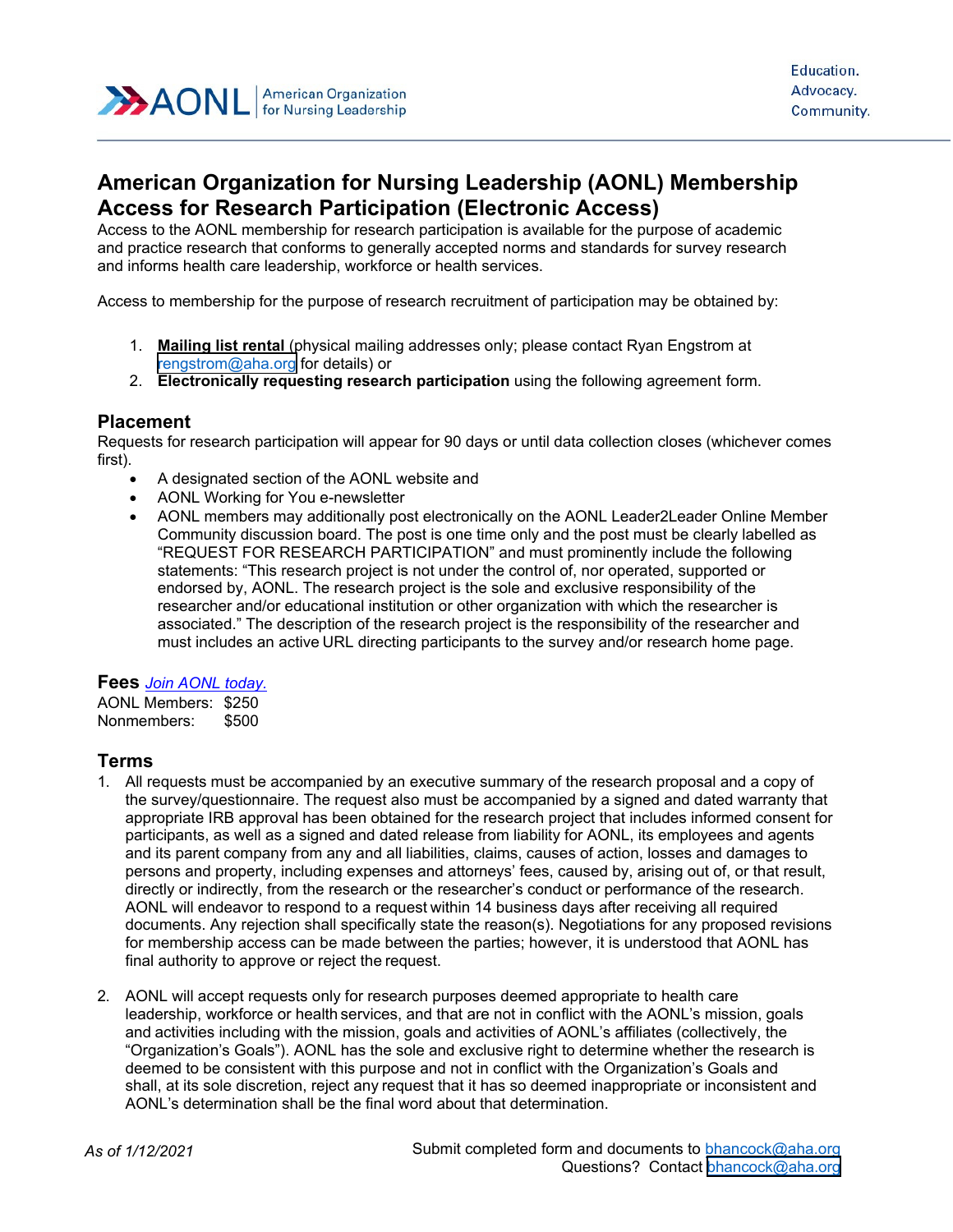

- 3. The researcher is responsible for providing language describing the research project and requesting research participation and an active URL directing participants to the survey and/or research home page. Neither the research description, nor the URL survey or the research home page shall reference AONL, make use of its name or logo or otherwise suggest that AONL is involved with, or has approved, endorsed or is otherwise responsible for the research.
- 4. AONL will endeavor to publish the request for research participation at the first opportunity after the receipt of the request with all required documentation and payment of fees.
- 5. *Approved requests are published on a first-come, first-served basis. AONL has the* right to limit the number of approved requests at any one time.
- 6. AONL will not provide refunds for early withdrawal of requests for research participation or any lack of participation by the targeted participant audience.
- 7. Agreement will be in effect upon the date of signature of the researcher and the warranties and representations related to IRB approval and the release and indemnification provisions shall survive indefinitely.

## **Warranty and Representation Related to IRB Approval of Research Project**

Researcher warrants and represents that IRB approval has been obtained for the research project and such approval is current and continues throughout the life of the research project until the project is fully complete. Researcher further warrants and represents that Researcher will conduct the research project strictly in accordance with the project plan and design as approved by the IRB.

### **Release from Liability and Indemnification**

The researcher assumes the entire responsibility for the research project, including without limitation for the project design, implementation, outcomes, IRB process, participant involvement, and other aspects of performance thereunder and indemnifies, defends and holds harmless AONL, its parent and its other affiliates, and its and their officers and directors, employees, representatives and agents (collectively, the "Indemnified Parties") all , from and against any and all claims, causes of action, losses, injuries to persons or property, and damages, including without limitation expenses and attorneys' fees (collectively, "Losses"), arising out of or relating to (a) a breach of the above warranties and representations, (b) the research project, and/or (c) the researcher's conduct or performance relating to the research project. Researcher further waives, releases and forever discharges the Indemnified Parties for any and all Losses which Researcher may now have or which may hereafter accrue arising out of or relating to the actions or omissions of the Indemnified Parties relative to the research project, including without limitation any any AONL communication or advertisement concerning the research project or other means AONL might make available opportunities for its members to be participants in the research project.

### **Other**

This agreement supersedes all prior agreements, oral or written, and constitutes the entire understanding among both parties. The laws of the State of Illinois shall govern this agreement. Any disputes relating to this agreement shall be adjudicated in state or federal courts sitting in Cook County, Illinois.